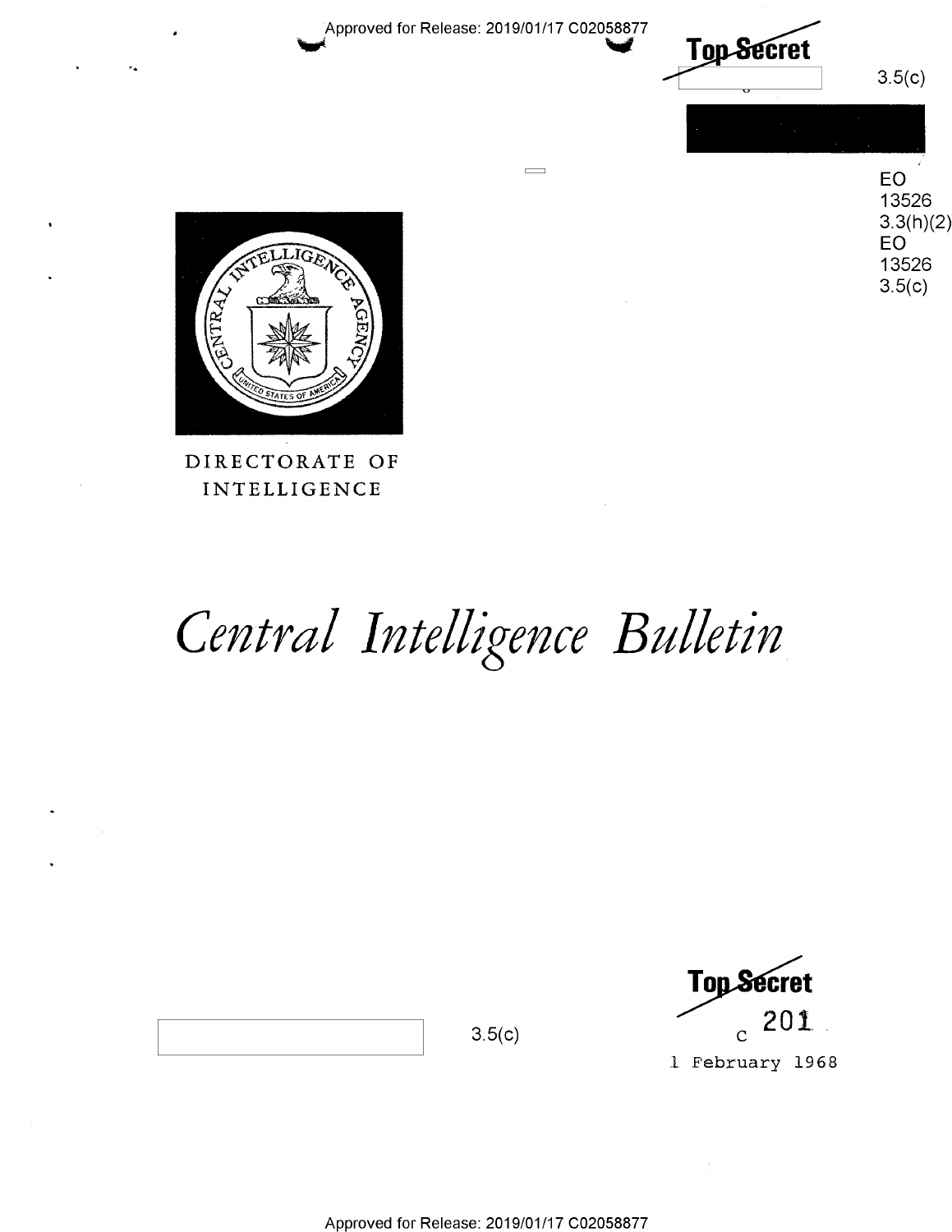Approved for Release: 2019/01/17 002058877  $Tan$  Secret

Controlled Dissem

 $The \ \ \textit{CENTRAL} \ \ \textit{INTELLIGENCE} \ \ \textit{BULLETIN} \ \ \ \text{is produced} \ \ \text{by} \ \ \text{the}$ Director of Central Intelligence to meet his responsibilities for providing iDireetor of Central Intelligence to meet his responsibilities for providing current intelligence bearing on issues of national security to the President, the National Security Council, and other senior government officials. It the National Security Council, and other senior govemment officials. It is produced in consultation with the Departments of State and Defense. is Produced in consultation with the Departments of State and Defense. When, because of the time factor, adequate consultation with the depart- When, because of the time factor, adequate consultation with the depart- ment of primary concern is not feasible, items or portions thereof are produced by CIA and marked with an asterisk.

lntcrpretations of intelligence information in this publication represent leterpretatiens 0fintelligence infonnation in this publicaticn represent immediate and preliminary views which are subject to modification in the light of further information and more complete analysis.

Certain intelligence items in this publication may be designated specifically for no further dissemination. Other intelligence items may be disseminated further, but only on a need-to-know basis.

## WARNING

This document contains classified information affecting the national security This document contains classified information affecting the national security of the United States within the meaning of the espionage laws, US Code Title 18, Sections 793, 794, and 798.

 $3.5(c)$ 

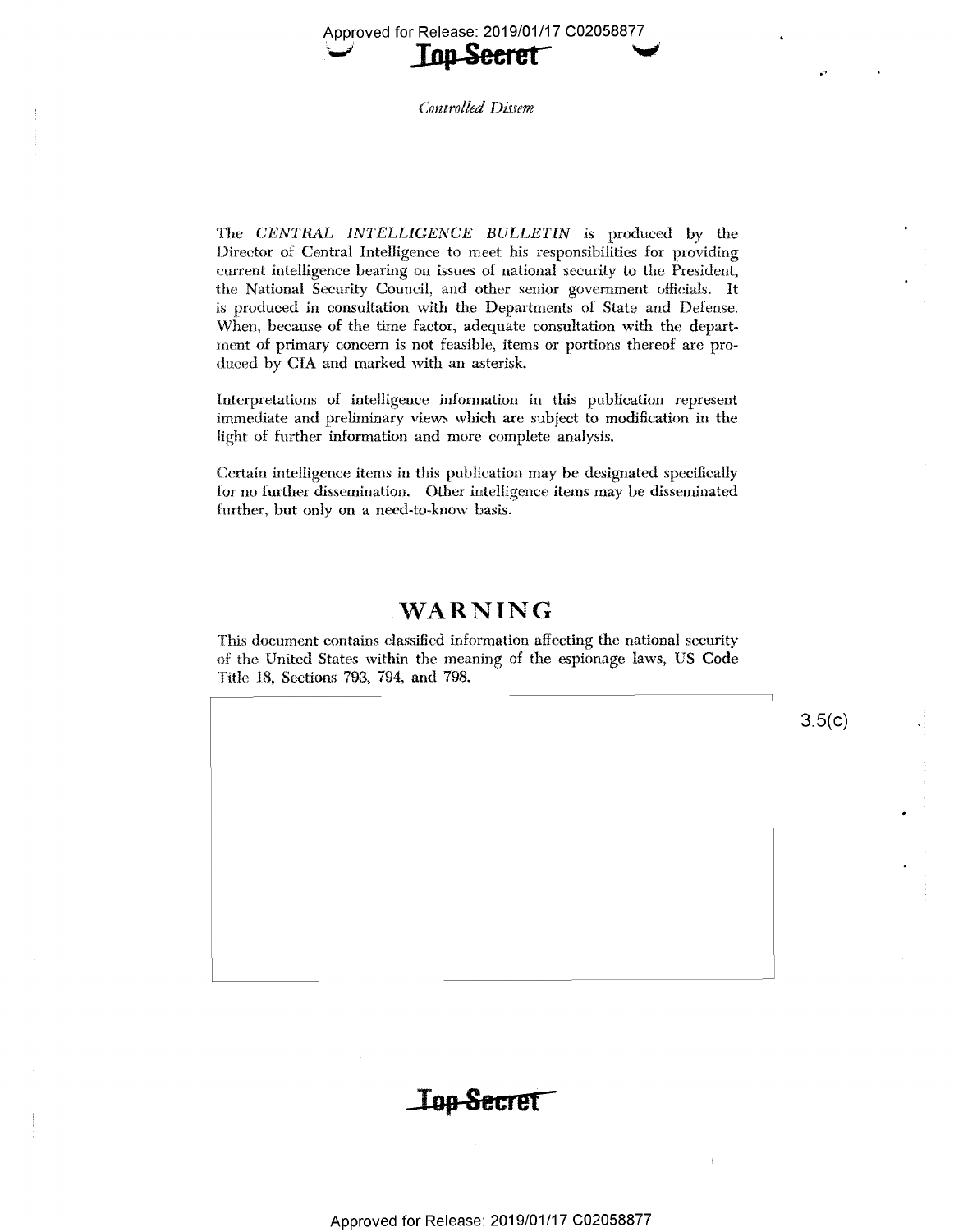Approved for Release: 2019/01/17 C0205887 $7/_{\rm (C)}$ Approved for Release: 2019/01/17 C02058877 Approved for Release: 2019/01/17 C02058877 $\mathcal{L}(c)$ <br> $\blacksquare$ 

1 February 1968 1 February 1968 \_  $\overline{\qquad}$  3.5(c)

## *Central Intelligence Bulletin*  Central Intelligence Bulletin 1

*CONTENTS*  CONTENTS

 $\quad$  South Vietnam: Situation report.  $\quad$  (Page 1)  $\quad$ 

 $3.3(h)(2)$ 

Central America: Difficulty over picking new **OAS**  Central America: Difficulty-over picking new OAS.  $\frac{1}{\pi}$  chief is causing strains. (Page 8)

USSR-Germany: New note (Page 9) Poland: SA-3 missiles (Page 9) Poland: SA-3 missiles (Page-9) France: Arms embargo (Page 9} France: Arms embargo (Page '9) Mali-Cuba: Technicians (Page 10), wh

3.3(h)(2) 3.3(h)(2)

Panama: Election campaign trouble (Page 10} Panama: Election campaign trouble (Page -10)

3.5(c) TOP SECRET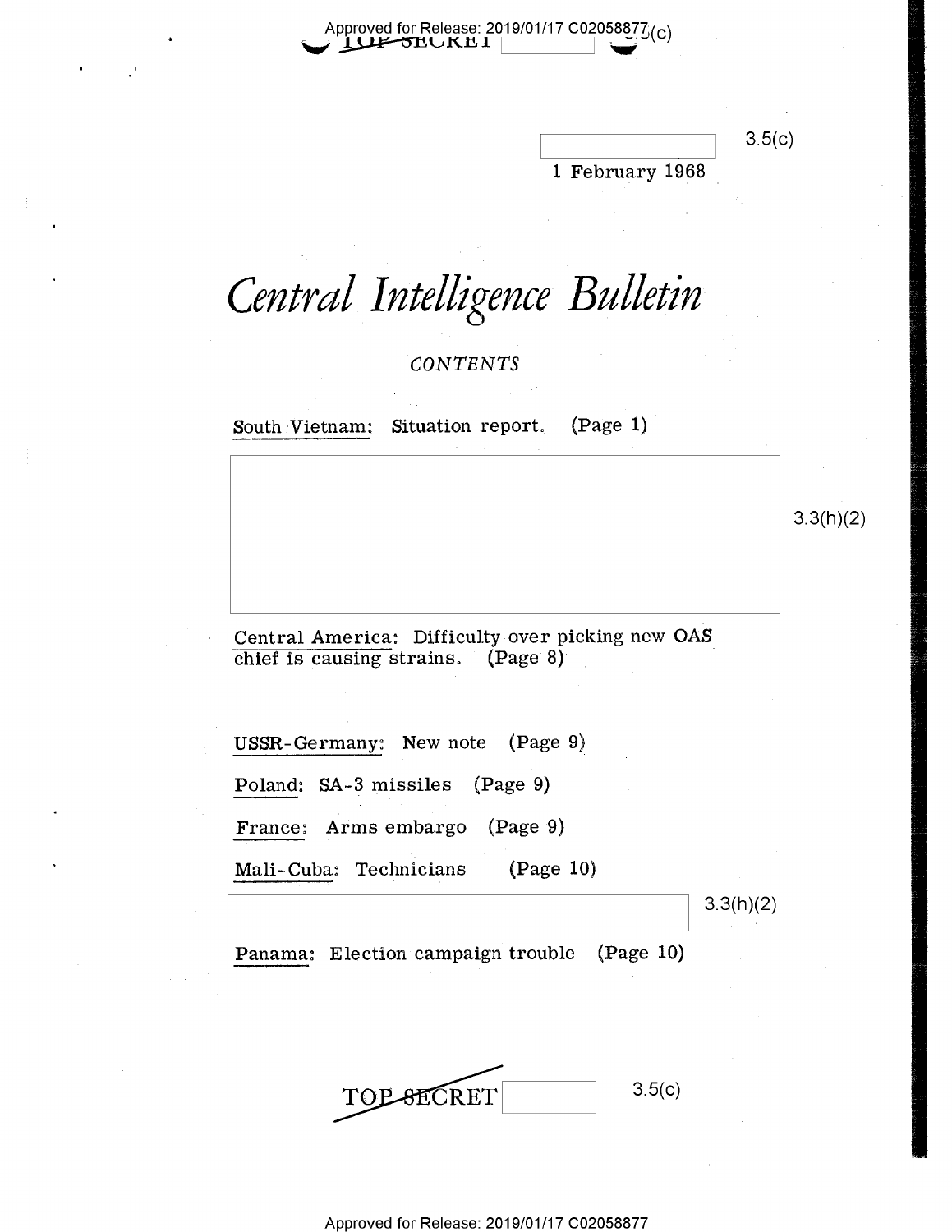**View Service** 



1 Feb 68 CENTRAL INTELLIGENCE BULLETIN Map 1 Feb 68 CENTRAL INTELLIGENCE BULLETIN Map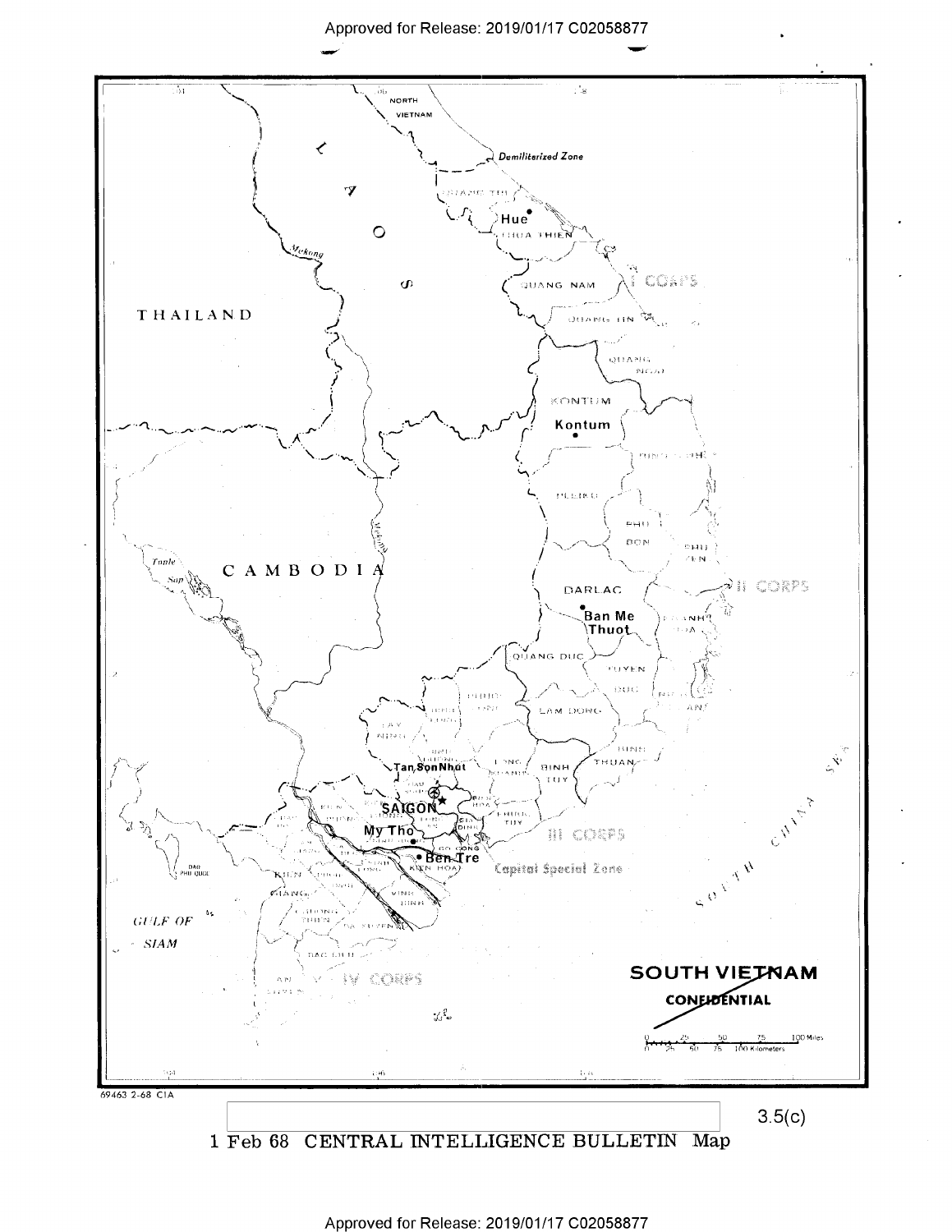Approved for Release: 2019/01/17 C02058877 Approved for Release: 2019/01/17 C02058877<br>
FOP SECRET

\*South Vietnam: The clandestine Viet Cong Libera-\*South Vietnam: The clandestine Viet Cong Libera tion Radio in South Vietnam and Hanoi Radio late last tion Radio in South Vietnam and Hanoi Radio late last night announced the establishment of a "Revolutionary Administration" in South Vietnam. Administration" in South Vietnam.

The "Revolutionary Administration" purportedly The "Revolutionary Administration" purportedly would have authority and administrative power in Saigon would have authority and administrative power in Saigon and in areas where the Viet Cong have an influence on the people. The purpose of the "Revolutionary Power, " the people. The purpose of the "Revolutionary Power, " according to the Communists, is to act as an authoritative according to the Communists, is to act as an authoritative voice to demand the withdrawal of US forces to end the voice to demand the withdraWal of US ferces to end the war and to call for negotiations with the Liberation war and to call for negotiations with the Liberation Front. The Hanoi broadcast asserted that "an unprece- Front. The. Hanoi broadcast asserted that "an unprece dented enthusiastic atmosphere is powerfully mounting dented enthusiastic atmosphere is powerfully mounting throughout Saigon city and its suburbs. "

This maneuver appears to be a further step in the This maneuver appearsto be <sup>a</sup> further step in the overall enemy Tet offensive strategy  $^{\circ}$  of creating a  $^$ stronger Communist position within South Vietnam and stronger Communist position within South Vietnam and discrediting the present South Vietnam government.

The Tet offensive--now in its third day--appears The Tet offensive—mow in its third day—-appears to be sputtering. Strong enemy influence is still prevalent in several major provincial capitals but is mostly limited to scattered pockets of resistance throughout limited to scattered pockets of resistance throughout the rest of the country. the rest of the country.

In the northern half of South Vietnam, Communist In the northern half of South Vietnam, Communist main force and local-level units remain entrenched in main force and local—level units remain entrenched in Hue and the highland cities of Kontum and Ban Me Thuot. New attacks on other key towns yesterday were repulsed, New attacks on other key towns yesterday were repulsed, and allied troops are mopping up remnants of enemy and allied troops are mopping up remnants of enemy forces still resisting in the coastal provinces of South forces still resisting in the coastal provinces of South Vietnam's I and II Corps. Vietnam's land 11 Corps. \_ . \_ - -

Sharp fighting flared at several points in the Saigon Sharp fighting flared at; several points inthe Saigon area on 31 January and early on 1 February. Within the Tan Son Nhut airfield and headquarters complex northwest of the city allied forces met heavy opposition while west of the city allied forces met heavy opposition while clearing out a number of enemy strongpoints. In the capital itself, heavy fighting took place in the race track

| 1 Feb 68 |           |        |
|----------|-----------|--------|
|          | TOPSECRET | 3.5(c) |
|          | $\pm 1$   |        |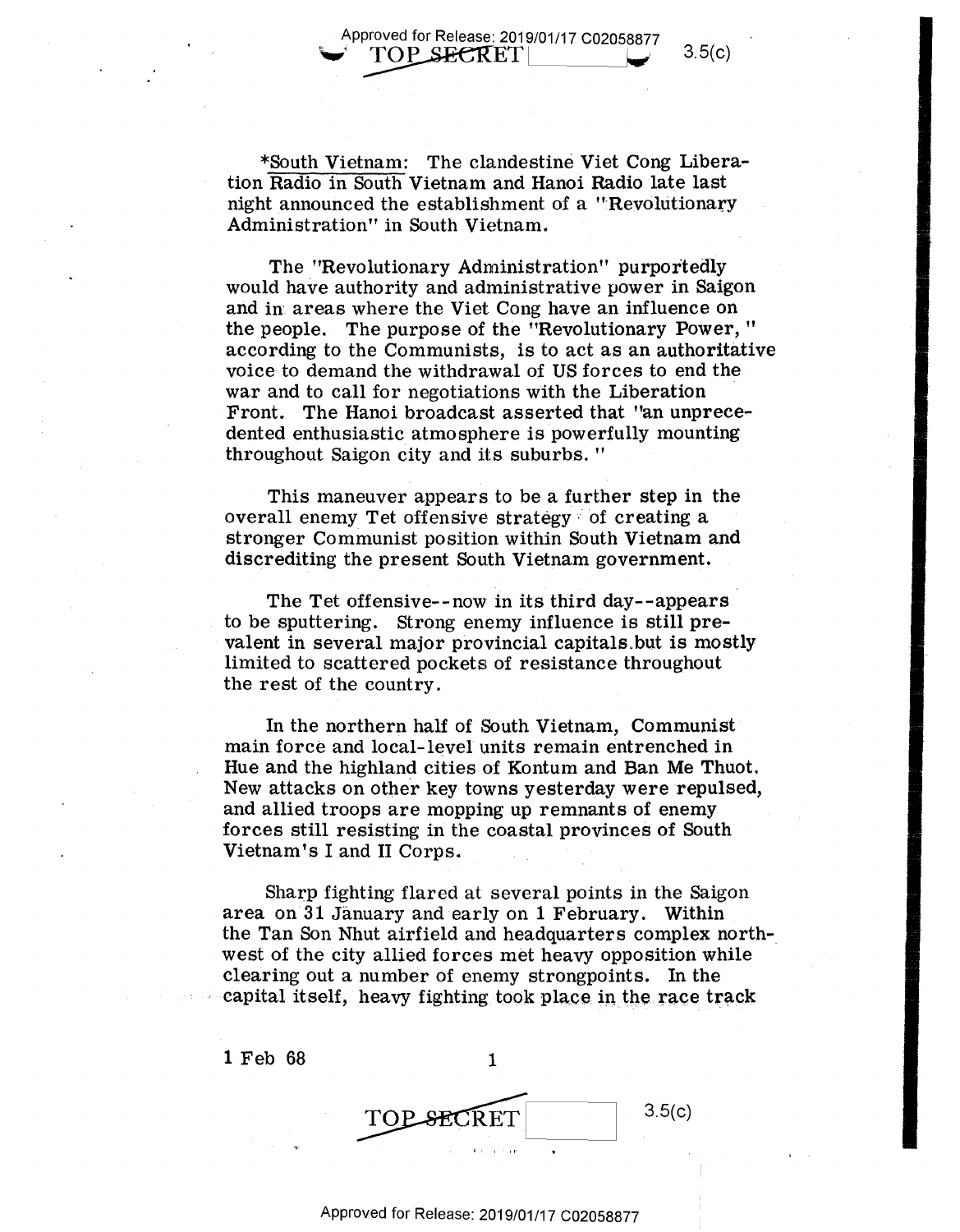area, near the South Vietnamese Joint General Staff com-area, near the South Vietnamese Joint General Staff com pound, and at several points downtown where enemy forces pound, and at several points downtown where. enemy forces  ${\rm have~e}$ stablished pockets of resistance.  ${\rm \vec{T}}$ he Viet Cong have held one building in Saigon for more than 30 hours have held one building in Saigon for more than 30 hours . and at last report still held the An Quang Buddhist pagoda. $\overline{\phantom{a}}$ 

Approved for Release: 2019/01/17 C02058877 3.5(c)

In the delta area south of Saigon sporadic fighting continued early on 1 February in several provincial cap-continued early on1 February in several provincial capitals--particularly at My Tho and Ben Tre--but nowhere itals—-particular1y at My Tho and Ben Tre—-but nowhere was the situation completely out of hand, was the situation completely out of hand. '

Preliminary reports of casualties during the current Preliminary reports of casualties during the current enemy campaign show more than 6, 000 Communists killed enemy campaign show more than 6, 000 Communists killed in contrast to some 575 allied troops killed and  $1,\,700$ wounded. Civilian casualties are expected to be high. Al- wounded. Civilian casualties are expected to be high. Although these figures are not complete, the enemy apparently though these figures are not complete, the enemy apparently had little regard for losses in their attempt to stage a had little regard for losses in their attempt to stage <sup>a</sup> spectacular countrywide show of force. spectacular countrywide show of ferce. . '

Although there has been little evidence of panic in Although there has been little evidence of panic in Saigon, various reports suggest increased fear among Saigon, various reportssuggestincreased fear among the population of several other major towns and diminished confidence in the government's ability to provide protection. Wild rumors circulated in some northern towns that Presi-Wild rumOrs circulated in some northern towns that President Thieu may have been killed or that the US permitted dent Thieu may have been killed orthat the US permitted the Communist attacks in order to convince Saigon to nego-the Communist attacks in order to convince Saigon to negotiate an end to the war. tiate an end to the war. '

While these rumors are likely to subside quickly where While these rumors are likely to subside quickly where allied control has been re- established, there is certain to allied control has been re—established, there is certain to be extensive residual damage to the pacification program be extensive residual damage to the pacification program and related activities which have been seriously disrupted and related activities which have been seriously disrupted in some areas.

Vietnamese Communist propaganda is continuing to give heavy play to the upsurge in military activity and to give heavy play to the upsurge in military activity and to stress that its size and scope demonstrate the Communist stress that its size and scope demonstrate the Communist capabilities to stand up to US military power. capabilities to stand up to US military power.

Viet Cong action in the two northern provinces of Quang Viet Cong action in the two northern provinces of Quang Tri and Thua Thien has received particular attention. In

1 Feb 68 2 1 Feb 68 2 3.5(c) TOP REfl [388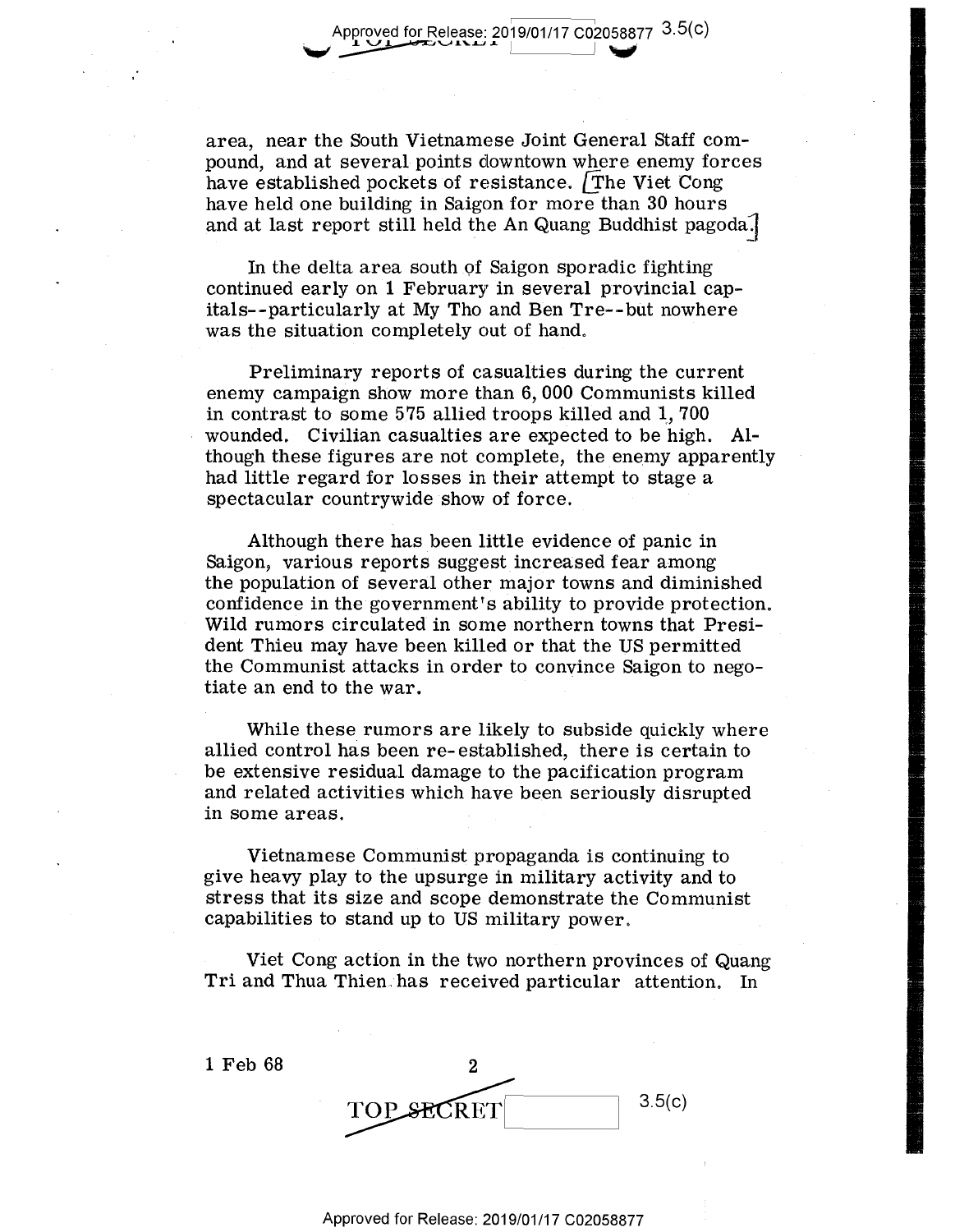$\sum_{\text{proved for Release 2019}}$ Approved for Release: 2019/01/17 C02058877 3.5

 $\overline{\phantom{a}}$  . It is in the set of  $\overline{\phantom{a}}$ 

w

a broadcast of **31** January Hanoi reported that the popu-<sup>a</sup> broadcast of 31 January Hanoi reported that the popu lace of these provinces was supporting the Communist lace of'these provinces 'was supporting the Communist efforts. It claimed that the Viet Cong were in control of Hue and were advancing toward seizing control of of Hue and were advancing toward seizing control of both provinces. Viet Cong attacks in Saigon have also been singled out as particularly significant in demon-been singled out asparticularly significant in demon strating Communist ability to strike at the heart of the enemy camp.  $\blacksquare$ 

Hanoi has made no attempt to portray the current Hanoi has made no attempt to portray the current offensive as the conclusive phase in the Communist offensive as the conclusive phase in the Communist struggle although there are a few propaganda claims struggle although there are <sup>a</sup> few propaganda claims that it represents a step toward "final" or "total" victory.

 $3.5(c)$ 



3<br>TOP SECRET 3.5(c) OP SECRET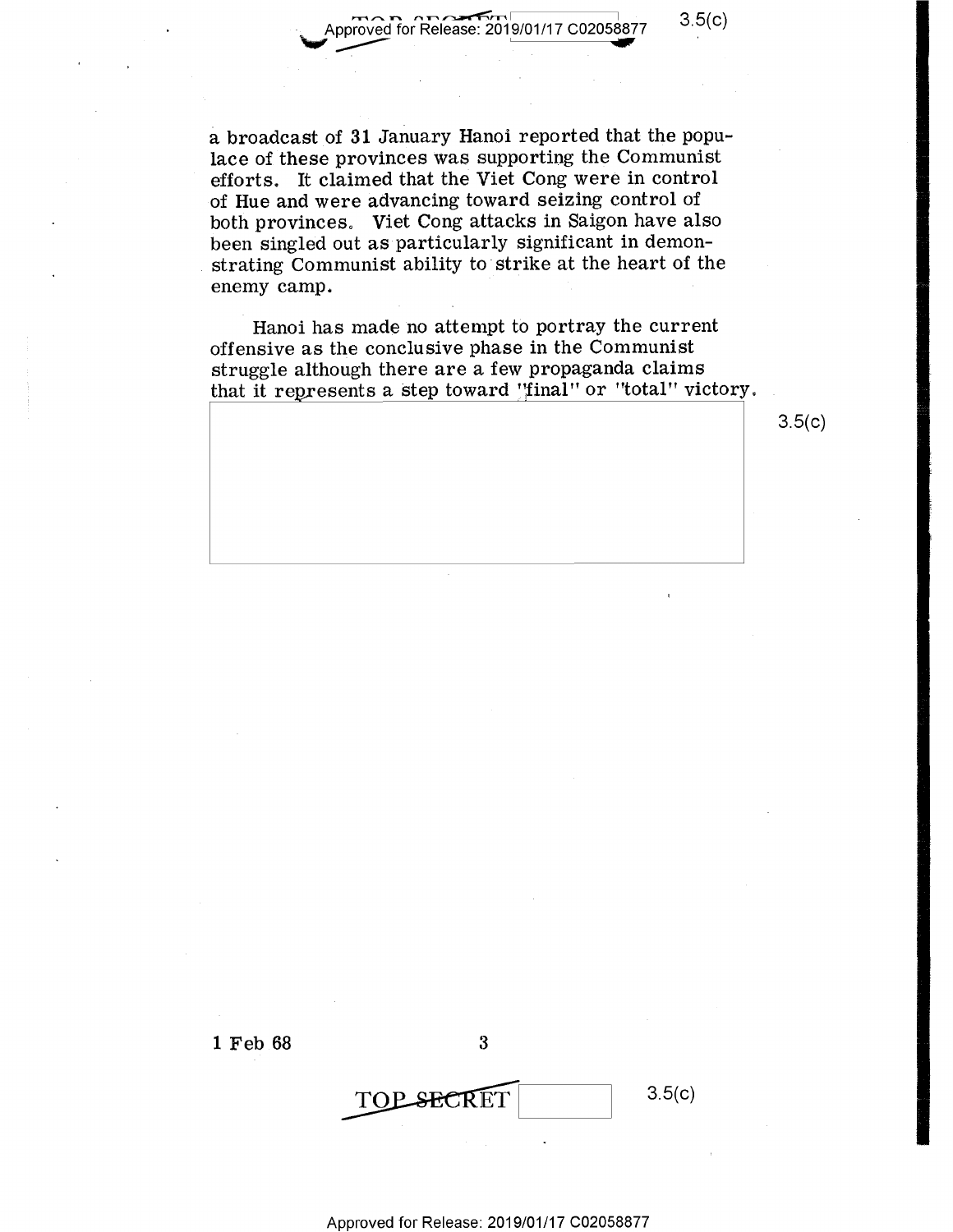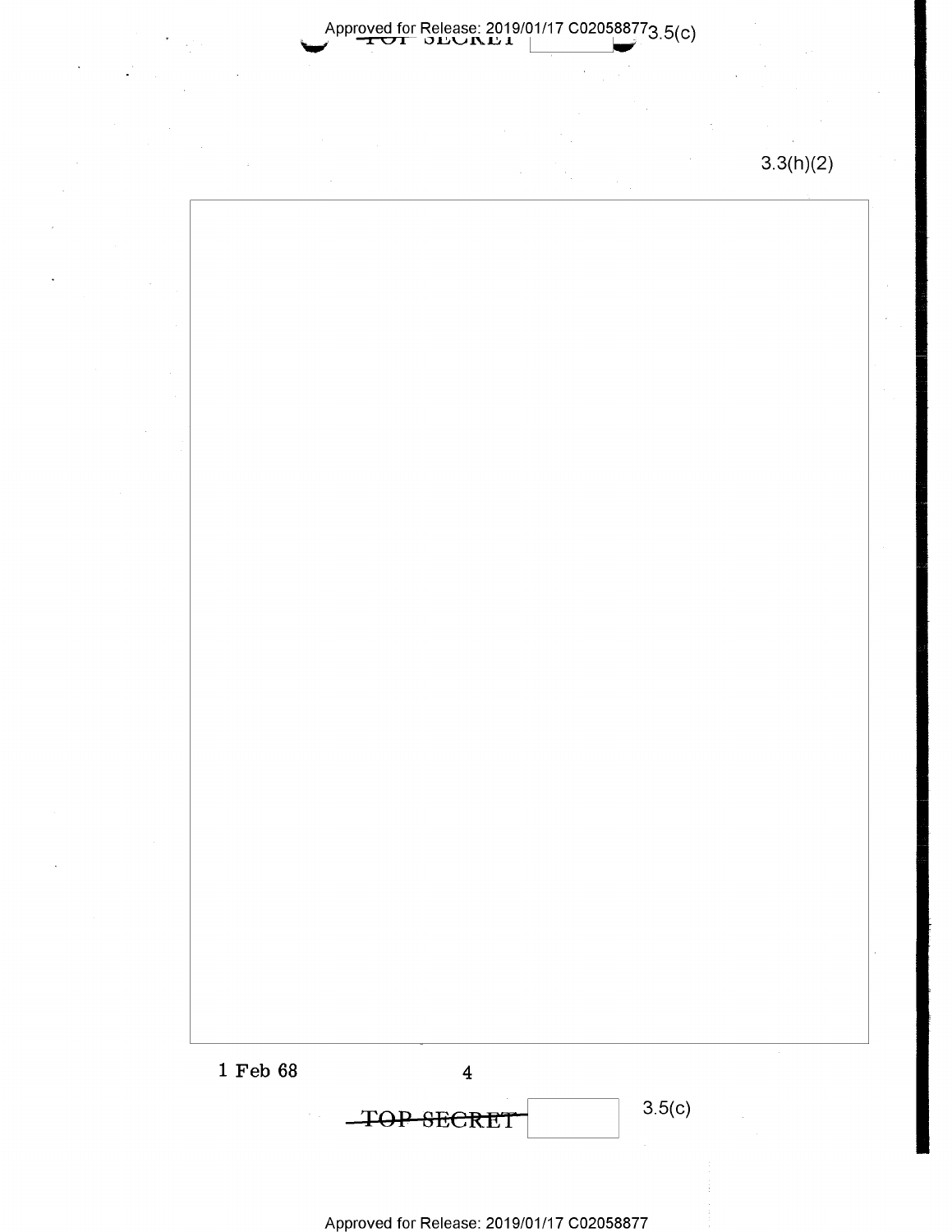Approved for Release: 2019/01/17 C02058877 ~ ~ Approved for Release: 2019/01/17 <sup>002058877</sup>

 $\mathcal{A}^{\pm}$  $\mathcal{L}_{\mathbf{z}}$  $\sim$ 

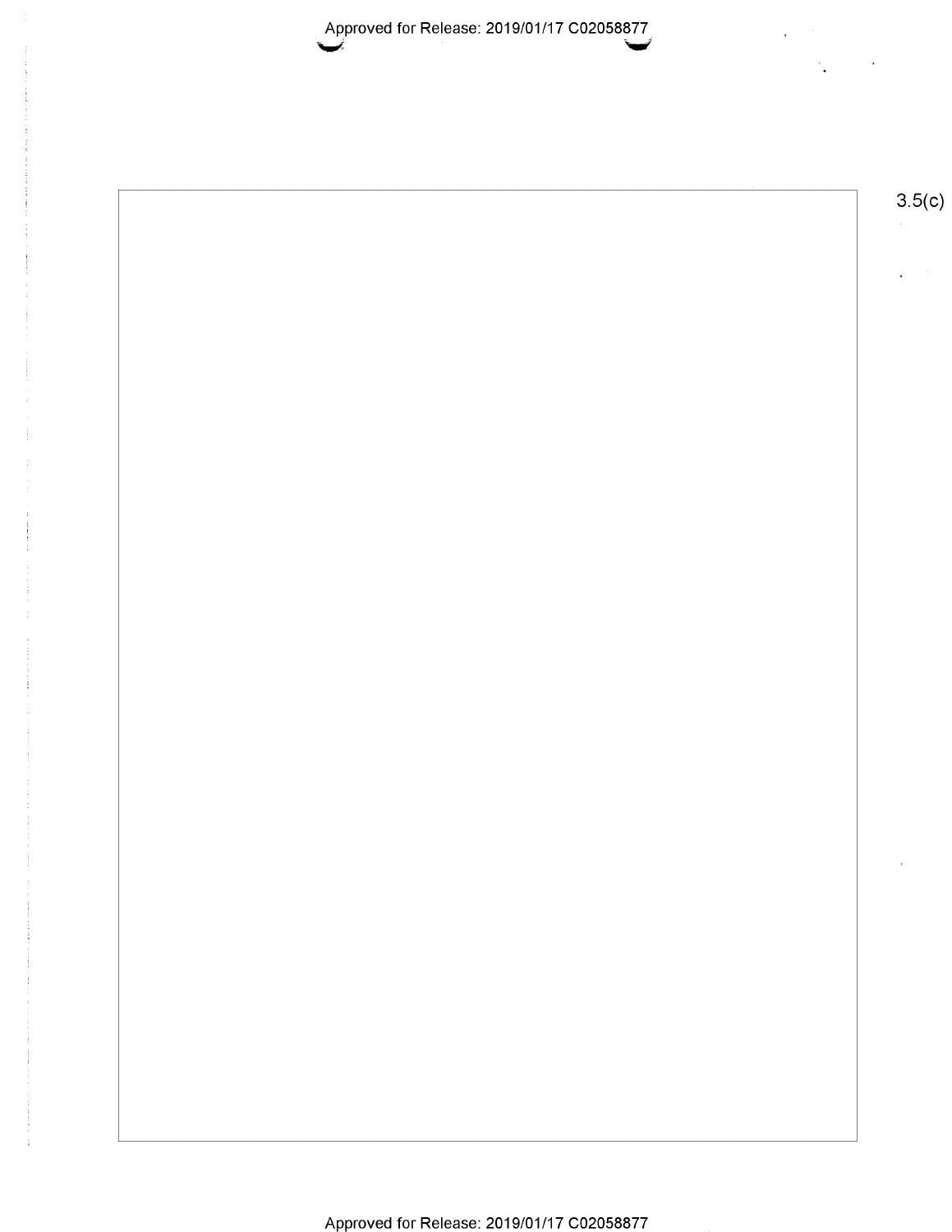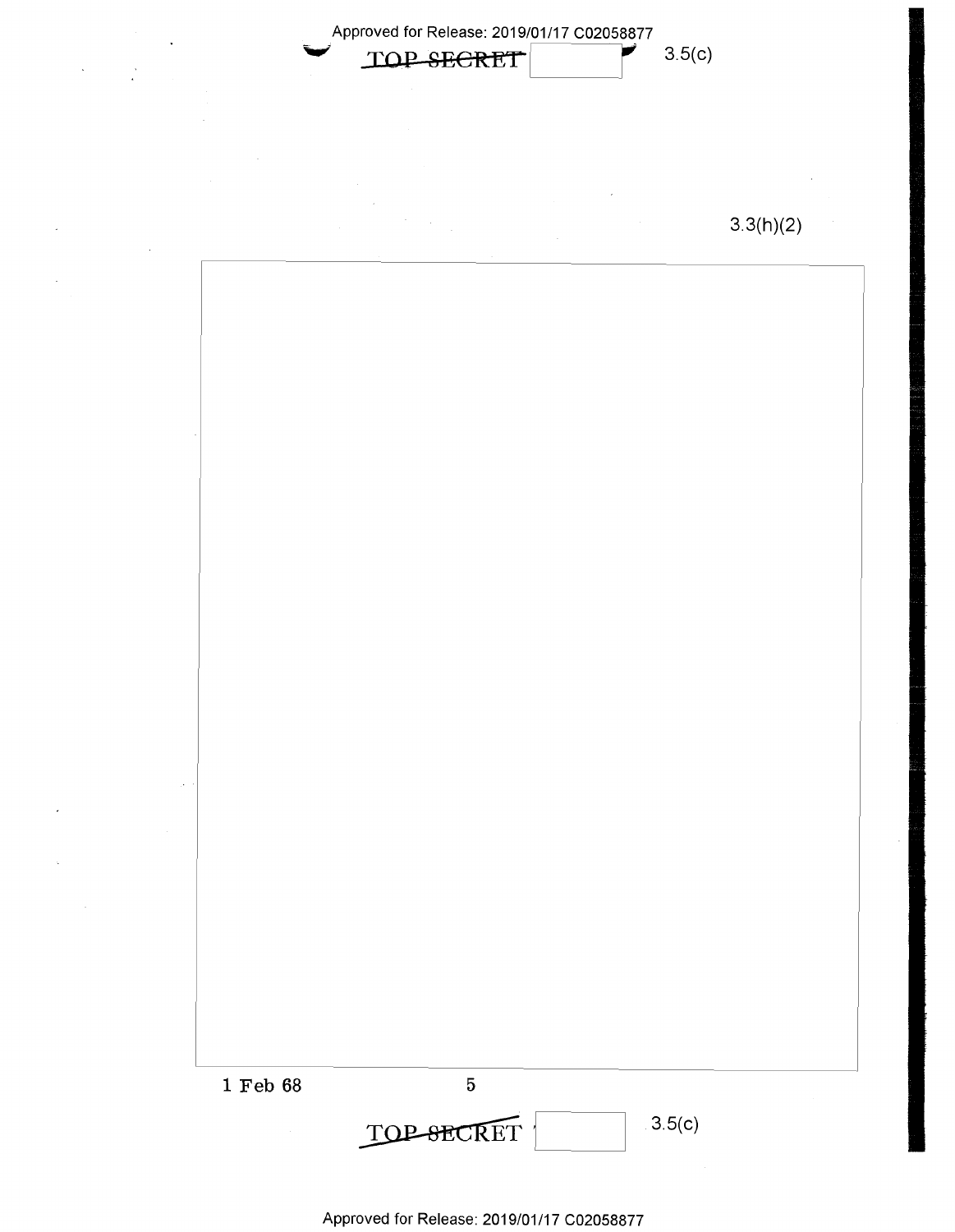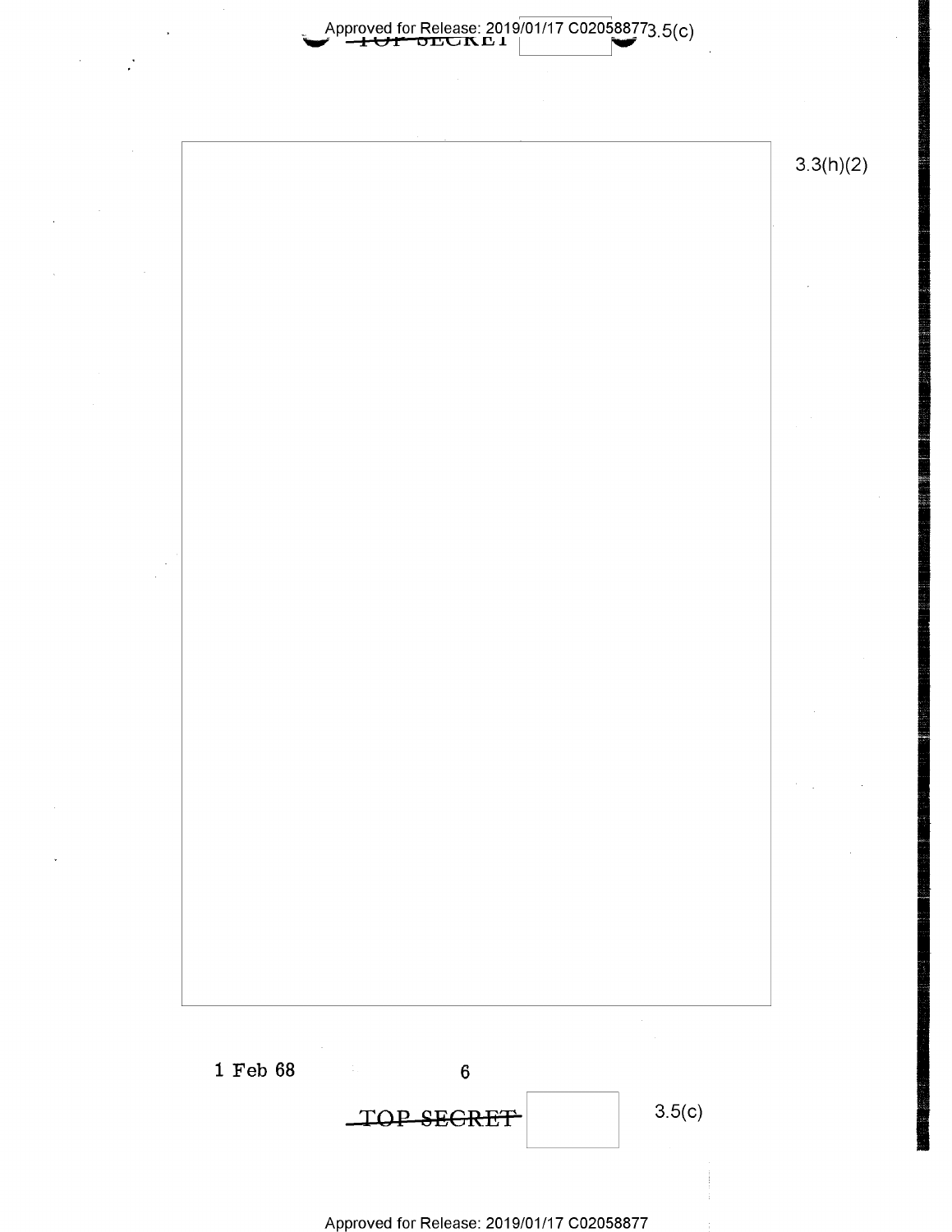Approved for Release: 2019/01/17 C02058877<sup>3.3(C)</sup>

3.3(h)(2) 3.3(h)(2)  $\mathcal{L}^{\mathcal{L}}$ 

 $\bar{\mathcal{A}}$ 

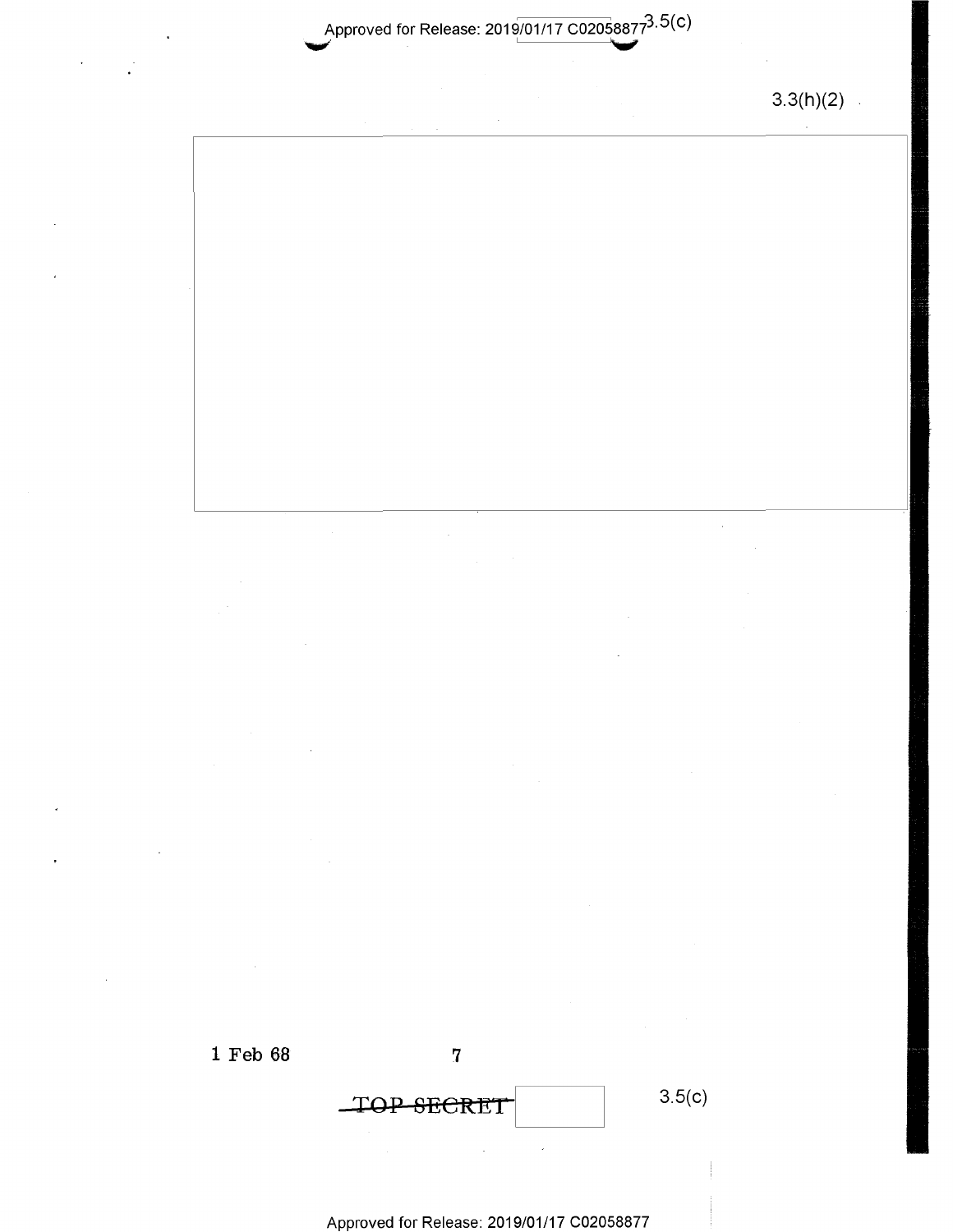Approved for Release: 2019/01/17 C02058877 3.5(c)

\_ \_ \_ ' V

version and the second second second second second second second second second second second second second second second second second second second second second second second second second second second second second sec

Central America: [The difficulty in electing a new OAS secretary general has become a source of strain OAS Secretary general has become <sup>a</sup> source of strain among the Central American republics. $\vec{\textit{\i}}$ 

*LThe* lack of consensus is the only certain result LThe lack of consensus is the only certain result of a meeting among the foreign ministers from Panama of. <sup>a</sup> meeting among the foreign ministers from Panama and Central America held on 26 January. The pro-and Central America held on 26 January. .The pro moters of the meeting had hoped the ministers could \_moters of the meeting had hoped the ministers could agree on how to force the withdrawal of the three agree on how to force the withdrawal of the three ' present candidates in favor of a more acceptable one. present candidates in favor of <sup>a</sup> more acceptableone. The foreign ministers will meet again on 5 February The foreign ministers will meet againbn 5 February in a last-ditch attempt to achieve regional unity before the fifth ballot is taken.  $\int$ 

L None of the present candidates can be sure of a [None of the present Candidates can be sure of <sup>a</sup> clear-cut victory. Another impasse or even a close victorv would further tarnish the image of the *OAS.1*  victory would further tarnish the image of the OAS.7

3.3(h)(2) 3.3(h)(2)

1 Feb 68 8

 $\text{TOP-SEERET}$  3.5(c)

3.5(c)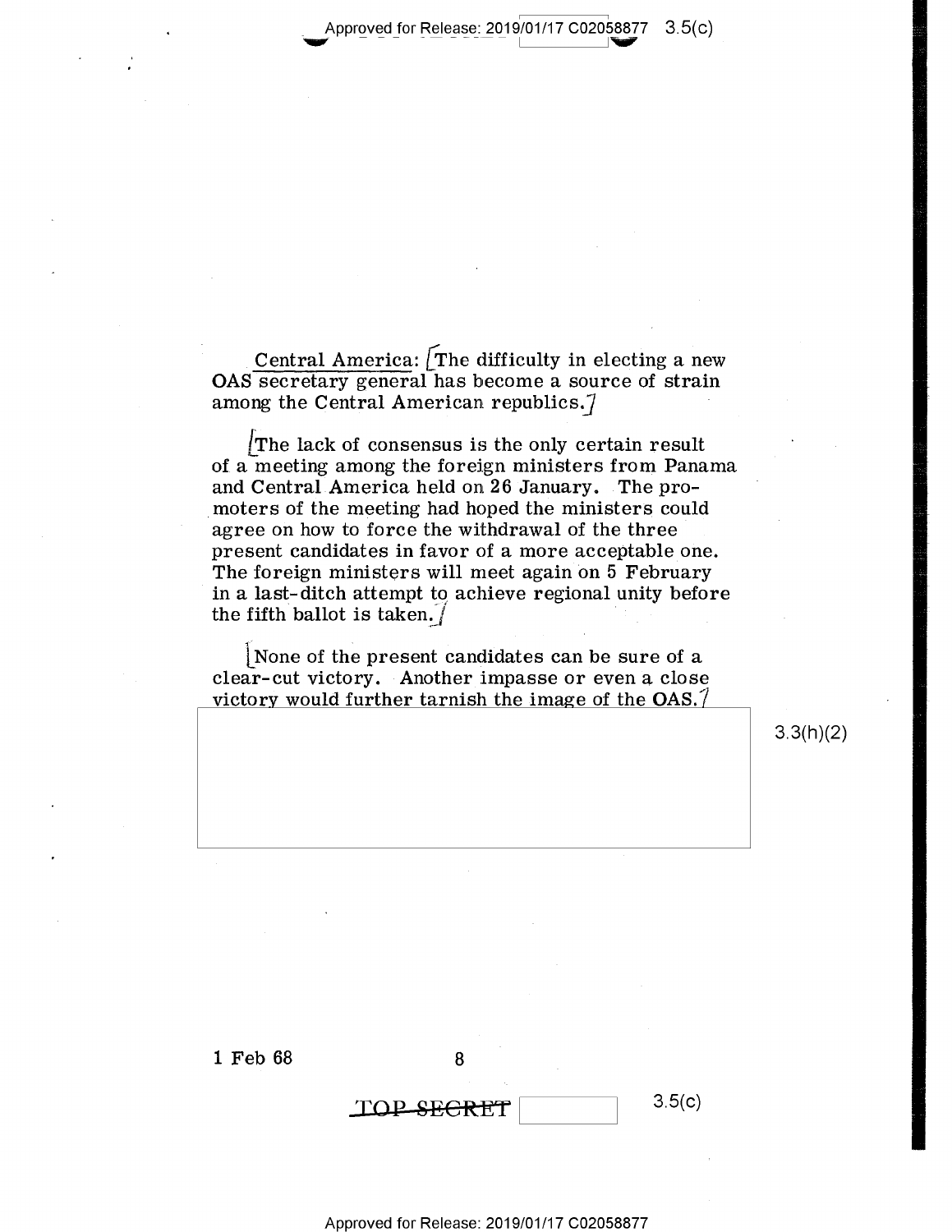$\frac{1}{2}$  Approved for Release: 2019/01/17 C02058877 3.5(c)

### NOTES NOTES

 $*\overline{\text{USSR-Germany}}$ : Moscow has poured more cold water on West German hopes to negotiate an exchange water on West. German hopes to negotiate an exchange of declarations with the USSR renouncing the use of  $\,$ force. In a note delivered on 29 January, the Russians indicated that Bonn would have to go a long way toward indicated that Bonn would have to go <sup>a</sup> long way toward  ${\bf recognizing\ East\ Germany\ as\ the\ price\ of\ such\ an\ }$ agreement. The note, in addition to mollifying the East Germans, will test how far Bonn will go in its East Germans? will test how far Bonn will go in its eagerness for progress on its eastern policy. Foreign eagerness for progress on its eastern policy. Foreign. Minister Brandt is evidently determined to continue . Minister Brandt is evidently determined to continue the dialogue with the Soviets despite this latest rebuff, the dialogue with the Soviets despitethis latest rebuff, but support for his efforts within the Bonn coalition is bound to diminish as a result of this Soviet action.)  $3.5(c)$ 

 $\texttt{Poland}:$  The first SA-3 surface-to-air missile site in Poland has been sighted at Brzeg, near Wroclaw in the southwestern part of the country, Like the 22 SA-3 the southwestern part of the country, Like the 22 SA-3 sites recently deployed with Soviet troops in East Ger-. sites recently deployed with Soviet troops in East Germany, the site in Poland is at a tactical airfield, The many, the site in Poland is at <sup>a</sup> tactical airfield, The SA-3 low-altitude air defense missile system probably SA-3 low—altitude air defense missile system probably will be made available to Soviet troops elsewhere in will be made available to Soviet troops elsewhere in Poland and to the USSR's forces in Hungary. All but a few of the sites in Germany have now received equip-<br> $3.5(c)$ ment, and missiles have been seen at four sites, sug- $3.5(c)$ gesting that they are nearly operational.  $\sqrt{2\pi i \left( \frac{1}{2} \right)^2 + \left( \frac{1}{2} \right)^2 + \left( \frac{1}{2} \right)^2}$ 

-

3.5(c)

3.5(c)

 $3.5(c)$ 

France: De Gaulle told departing Ambassador Bohlen that France's embargo on arms to Israel is in effect and that Francefs embargo on arms to Israel is in effect and gave the impression that it would remain so for a long gave the impression that it would remain so for a. long time. De Gaulle confirmed that France would sell Mirages to Iraq, since it was not in his eyes a "battlefield. 11 He to Iraq, since it was not in his eyes <sup>a</sup> "battlefield, " He indicated, however, that it would be some years before the planes would be produced. Iraq's President Arif arrives in Paris on 7 February, and arms sales are expected to figure prominently in talks then,  $\frac{1}{2}$   $\frac{3.5(c)}{a}$ 

1 Feb 68 9 1 Feb 68 9  $\begin{array}{c|c} \mathbf{9} & \mathbf{3.5(c)} \ \hline \end{array}$  $3.5(c)$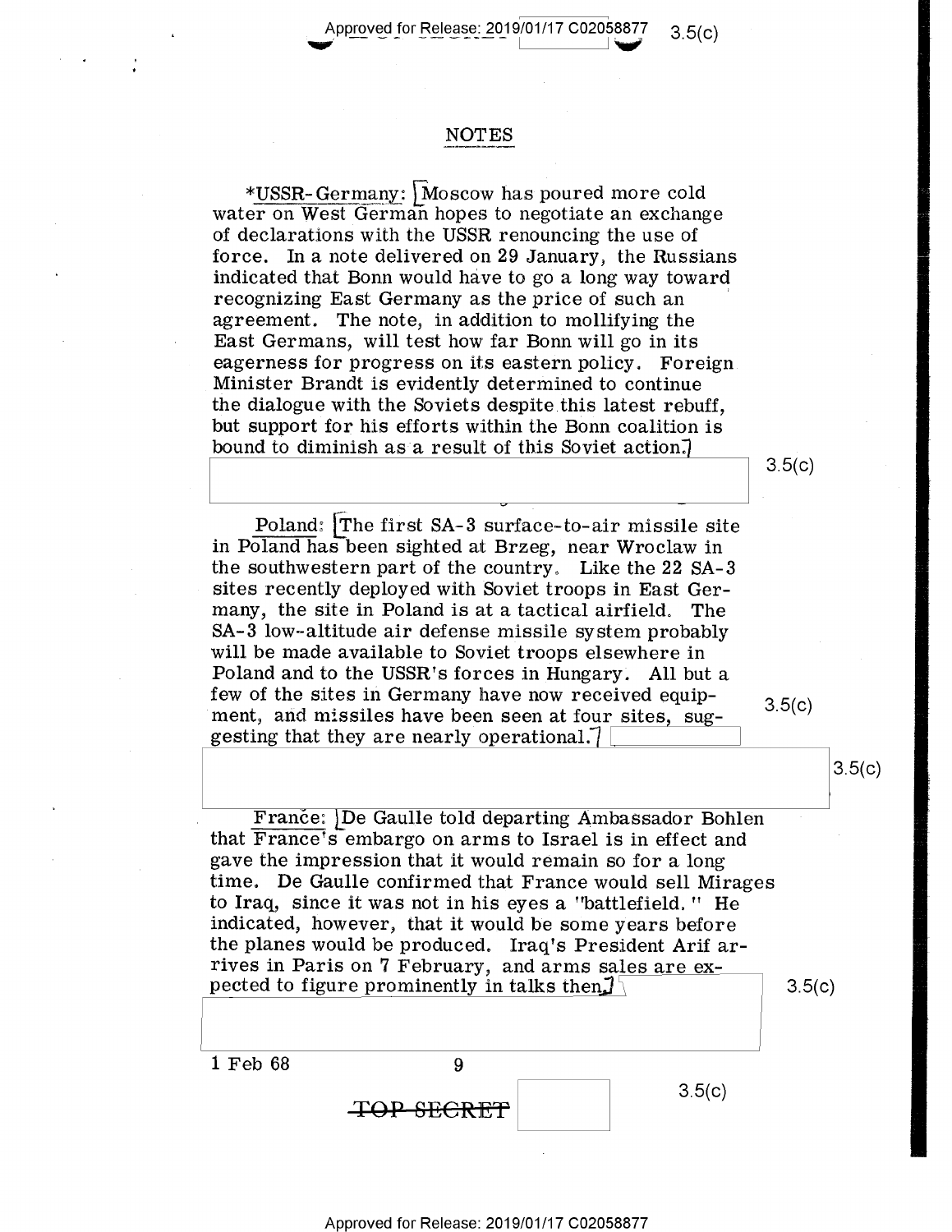Approved for Release: 2019/01/17 C02058877 3.5(C)

 $\text{Mali-Cuba:}$  Cuba has agreed to send 400 techni- . 3.3(h)(2)  $\frac{\text{main-Cuola:}}{\text{cians to Mali over an extended period of time,}}$ <br>The first contingent of 3.3(h)(2) cians to Mali over an extended period of time,  $\boxed{\phantom{\big(}\phantom{\big)}}$ <br>The first contingent of  $\phantom{\big(}\phantom{\big)}$  3.3(h)(2) Cubans reportedly will arrive in March. Some probably will be involved in training the Malian civilian ably will be involved in training the Malian civilian militia. Cuban assistance at the scale indicated militia. Cuban assistance at the scale indicated 3.3(h)(2) would represent a substantial effort by the Castro would represen<sup>t</sup> <sup>a</sup> substantial effort by the Castro regime to expand its influence in Mali. Only 25 Cuban  $\frac{1}{3}$  5(c) regnie to expand its influence in  $\frac{m}{1}$   $\frac{m}{2}$   $\frac{m}{2}$  (c) the there now.  $\frac{1}{2}$  (c)  $3.5(c)$ The first contingent of

3.3(h)(2)

Panama: Partisans of presidential candidates Samudio and Arias could clash at a campaign rally to be staged by Arias in western Panama on 3 February. to be staged by Arias in western Panama on <sup>3</sup> February. Both sides are preparing for trouble, and Samudio 's Both sides are preparing for tr0ub1e-, and Samudio's supporters reportedly have plans for a deliberate supporters reportedly have plans for <sup>a</sup> deliberate provocation. National Guard Commandant Vallarino provocation. National Guard Commandant Vallarino has vowed to maintain order, but the anti-Arias local has vowed to maintain order, but the anti—Arias local  $\frac{1}{2}$  3.5(c) distribution of manufacture could allow the situation to get out 3.  $3.5(c)$ '. of hand.

 $3.5(c)$ 

1 Feb 68 10

 $\boxed{\text{TOP-SEERET}}$  3.5(c)